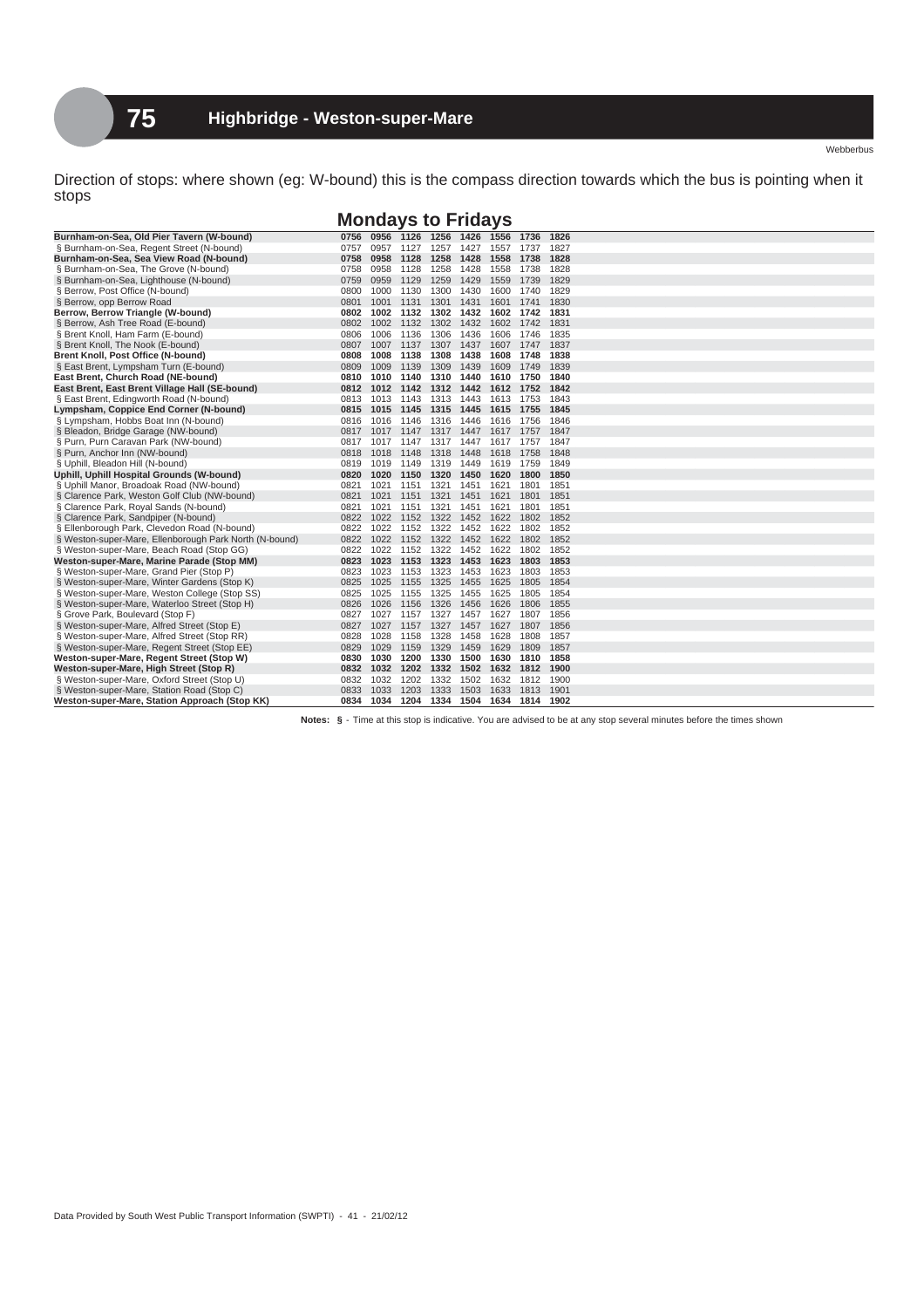Direction of stops: where shown (eg: W-bound) this is the compass direction towards which the bus is pointing when it stops

|                                                        |                          |      | <b>Saturdays</b> |                |      |      |                                    |
|--------------------------------------------------------|--------------------------|------|------------------|----------------|------|------|------------------------------------|
| Burnham-on-Sea, Old Pier Tavern (W-bound)              | 0756                     |      | 0956 1126 1256   |                | 1426 | 1556 | 1736                               |
| § Burnham-on-Sea, Regent Street (N-bound)              | 0757                     | 0957 | 1127             | 1257           | 1427 | 1557 | 1737                               |
| Burnham-on-Sea, Sea View Road (N-bound)                | 0758                     | 0958 |                  | 1128 1258      | 1428 | 1558 | 1738                               |
| § Burnham-on-Sea, The Grove (N-bound)                  | 0758                     | 0958 | 1128             | 1258           | 1428 | 1558 | 1738                               |
| § Burnham-on-Sea, Lighthouse (N-bound)                 | 0759                     | 0959 | 1129             | 1259           | 1429 | 1559 | 1739                               |
| § Berrow, Post Office (N-bound)                        | 0800                     | 1000 | 1130             | 1300           | 1430 | 1600 | 1740                               |
| § Berrow, opp Berrow Road                              | 0801                     | 1001 | 1131             | 1301           | 1431 | 1601 | 1741                               |
| Berrow, Berrow Triangle (W-bound)                      | 0802                     | 1002 |                  | 1132 1302      | 1432 | 1602 | 1742                               |
| § Berrow. Ash Tree Road (E-bound)                      | 0802                     | 1002 |                  | 1132 1302      | 1432 | 1602 | 1742                               |
| § Brent Knoll, Ham Farm (E-bound)                      | 0806                     | 1006 | 1136             | 1306           | 1436 | 1606 | 1746                               |
| § Brent Knoll, The Nook (E-bound)                      | 0807                     | 1007 |                  | 1137 1307      | 1437 | 1607 | 1747                               |
| Brent Knoll, Post Office (N-bound)                     | 0808                     | 1008 |                  | 1138 1308      | 1438 | 1608 | 1748                               |
| § East Brent, Lympsham Turn (E-bound)                  | 0809                     | 1009 | 1139             | 1309           | 1439 | 1609 | 1749                               |
| East Brent, Church Road (NE-bound)                     | 0810                     | 1010 |                  | 1140 1310      | 1440 | 1610 | 1750                               |
| East Brent, East Brent Village Hall (SE-bound)         | 0812                     | 1012 | 1142 1312        |                | 1442 | 1612 | 1752                               |
| § East Brent, Edingworth Road (N-bound)                | 0813                     | 1013 |                  | 1143 1313      | 1443 | 1613 | 1753                               |
| Lympsham, Coppice End Corner (N-bound)                 | 0815                     | 1015 | 1145             | 1315           | 1445 | 1615 | 1755                               |
| § Lympsham, Hobbs Boat Inn (N-bound)                   | 0816                     | 1016 |                  | 1146 1316      | 1446 | 1616 | 1756                               |
| § Bleadon, Bridge Garage (NW-bound)                    | 0817                     | 1017 |                  | 1147 1317      | 1447 | 1617 | 1757                               |
| § Purn, Purn Caravan Park (NW-bound)                   | 0817                     | 1017 |                  | 1147 1317 1447 |      |      | 1617 1757                          |
| § Purn, Anchor Inn (NW-bound)                          | 0818                     | 1018 | 1148             | 1318           | 1448 | 1618 | 1758                               |
| § Uphill, Bleadon Hill (N-bound)                       | 0819                     | 1019 |                  | 1149 1319      | 1449 | 1619 | 1759                               |
| Uphill, Uphill Hospital Grounds (W-bound)              | 0820                     | 1020 |                  | 1150 1320      | 1450 | 1620 | 1800                               |
| § Uphill Manor, Broadoak Road (NW-bound)               | 0821                     | 1021 |                  | 1151 1321      | 1451 | 1621 | 1801                               |
| § Clarence Park, Weston Golf Club (NW-bound)           | 0821                     | 1021 | 1151             | 1321           | 1451 | 1621 | 1801                               |
| § Clarence Park, Royal Sands (N-bound)                 | 0821                     | 1021 |                  | 1151 1321      | 1451 | 1621 | 1801                               |
| § Clarence Park, Sandpiper (N-bound)                   | 0822                     | 1022 |                  | 1152 1322      | 1452 | 1622 | 1802                               |
| § Ellenborough Park, Clevedon Road (N-bound)           | 0822                     | 1022 |                  | 1152 1322      | 1452 | 1622 | 1802                               |
| § Weston-super-Mare, Ellenborough Park North (N-bound) | 0822                     | 1022 |                  | 1152 1322      | 1452 | 1622 | 1802                               |
| § Weston-super-Mare, Beach Road (Stop GG)              | 0822                     | 1022 |                  | 1152 1322 1452 |      | 1622 | 1802                               |
| Weston-super-Mare, Marine Parade (Stop MM)             | 0823                     | 1023 |                  | 1153 1323      | 1453 | 1623 | 1803                               |
| § Weston-super-Mare, Grand Pier (Stop P)               | 0823                     | 1023 |                  | 1153 1323      | 1453 | 1623 | 1803                               |
| § Weston-super-Mare, Winter Gardens (Stop K)           | 0825                     | 1025 | 1155             | 1325           | 1455 | 1625 | 1805                               |
| § Weston-super-Mare, Weston College (Stop SS)          | 0825                     | 1025 |                  | 1155 1325      | 1455 | 1625 | 1805                               |
| § Weston-super-Mare, Waterloo Street (Stop H)          | 0826                     | 1026 | 1156             | 1326           | 1456 | 1626 | 1806                               |
| § Grove Park, Boulevard (Stop F)                       | 0827                     | 1027 |                  | 1157 1327 1457 |      | 1627 | 1807                               |
| § Weston-super-Mare, Alfred Street (Stop E)            | 0827                     | 1027 |                  | 1327           | 1457 | 1627 | 1807                               |
|                                                        |                          |      | 1157             |                |      |      |                                    |
| § Weston-super-Mare, Alfred Street (Stop RR)           | 0828                     | 1028 |                  | 1158 1328      | 1458 | 1628 | 1808                               |
| § Weston-super-Mare, Regent Street (Stop EE)           | 0829                     | 1029 | 1159             | 1329           | 1459 | 1629 | 1809                               |
| Weston-super-Mare, Regent Street (Stop W)              | 0830                     | 1030 |                  | 1200 1330      | 1500 | 1630 | 1810                               |
| Weston-super-Mare, High Street (Stop R)                | 0832                     | 1032 |                  | 1202 1332      | 1502 | 1632 | 1812                               |
| § Weston-super-Mare, Oxford Street (Stop U)            | 0832                     | 1032 |                  | 1202 1332      | 1502 |      | 1632 1812                          |
| § Weston-super-Mare, Station Road (Stop C)             | 0833                     | 1033 | 1203             | 1333           | 1503 | 1633 | 1813                               |
| Weston-super-Mare, Station Approach (Stop KK)          |                          |      |                  |                |      |      | 0834 1034 1204 1334 1504 1634 1814 |
|                                                        | <u>Sundays</u>           |      |                  |                |      |      |                                    |
|                                                        | no service<br>no service |      |                  |                |      |      |                                    |
|                                                        |                          |      |                  |                |      |      |                                    |

**Notes: §** - Time at this stop is indicative. You are advised to be at any stop several minutes before the times shown

Webberbus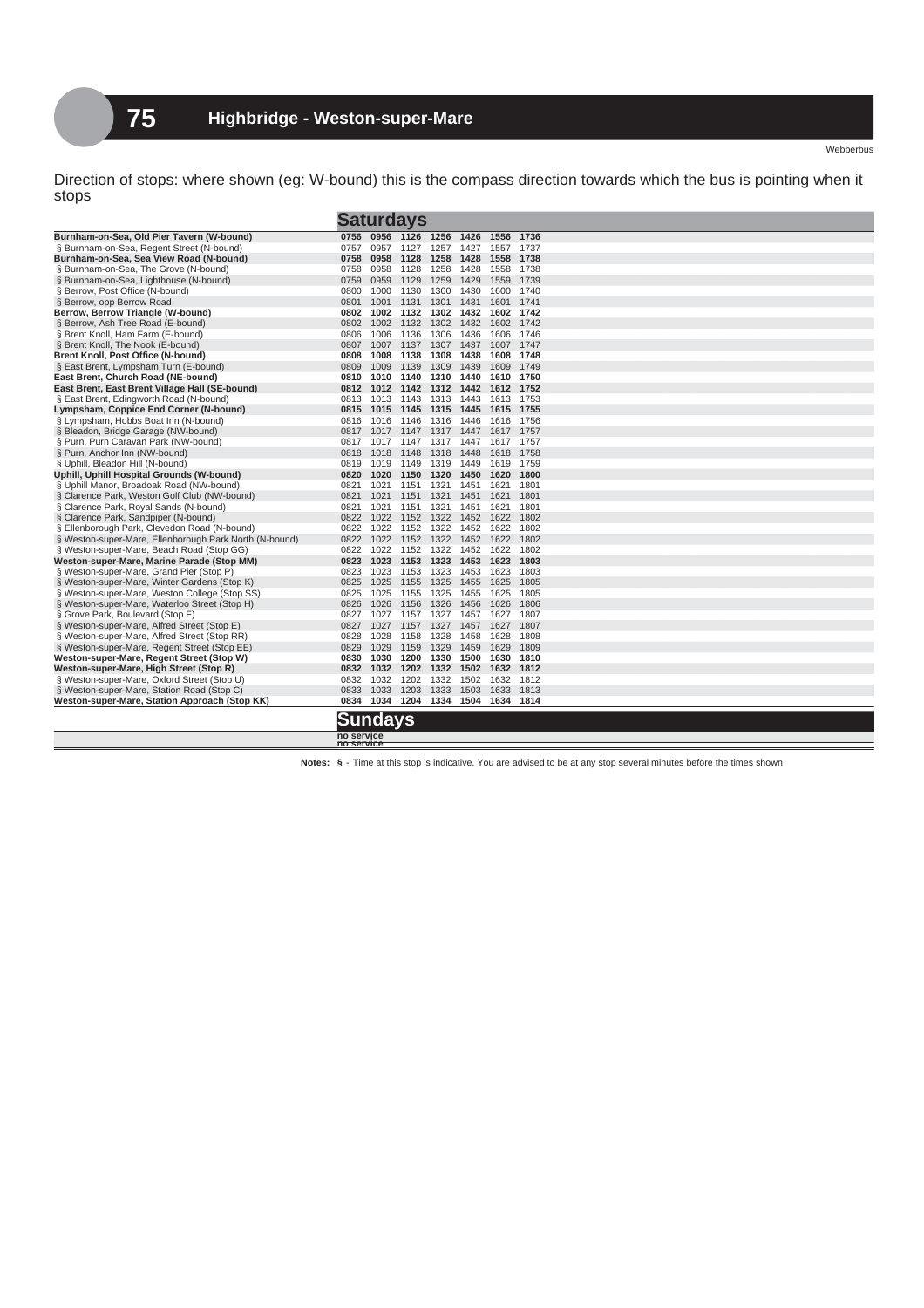Direction of stops: where shown (eg: W-bound) this is the compass direction towards which the bus is pointing when it stops

Webberbus

## **Mondays to Fridays**

| Weston-super-Mare, Station Approach (Stop KK)                               |                          |              |                  |              |              |              |              |              |
|-----------------------------------------------------------------------------|--------------------------|--------------|------------------|--------------|--------------|--------------|--------------|--------------|
|                                                                             | 0627                     | 0742         | 0922             | 1052         | 1222         | 1352         | 1522         | 1702         |
| § Weston-super-Mare, Regent Street (Stop EE)                                | 0628                     | 0743         | 0923             | 1053         | 1223         | 1353         | 1523         | 1703         |
| Weston-super-Mare, Regent Street (Stop W)                                   | 0630                     | 0745         | 0925             | 1055         | 1225         | 1355         | 1525         | 1705         |
| Weston-super-Mare, High Street (Stop R)                                     | 0632                     | 0747         | 0927             | 1057         | 1227         | 1357         | 1527         | 1707         |
| § Weston-super-Mare, Beach Road (Stop D)                                    | 0632                     | 0747         | 0927             | 1057         | 1227         | 1357         | 1527         | 1707         |
| § Weston-super-Mare, Ellenborough Park (S-bound)                            | 0633                     | 0748         | 0928             | 1058         | 1228         | 1358         | 1528         | 1708         |
| § Ellenborough Park, Clevedon Road (S-bound)                                | 0633                     | 0748         | 0928             | 1058         | 1228         | 1358         | 1528         | 1708         |
| § Clarence Park, Sandpiper (S-bound)                                        | 0634                     | 0749         | 0929             | 1059         | 1229         | 1359         | 1529         | 1709         |
| § Clarence Park, Royal Sands (S-bound)                                      | 0634                     | 0749         | 0929             | 1059         | 1229         | 1359         | 1529         | 1709         |
| § Clarence Park, Weston Golf Club (SE-bound)                                | 0635                     | 0750         | 0930             | 1100         | 1230         | 1400         | 1530         | 1710         |
| § Clarence Park, Broadoak Road (SE-bound)                                   | 0636                     | 0751         | 0931             | 1101         | 1231         | 1401         | 1531         | 1711         |
| § Uphill Manor, Broadoak School (E-bound)                                   | 0637                     | 0752         | 0932             | 1102         | 1232         | 1402         | 1532         | 1712         |
| Uphill, Uphill Hospital Grounds (W-bound)                                   | 0639                     | 0754         | 0934             | 1104         | 1234         | 1404         | 1534         | 1714         |
| § Uphill, Bleadon Hill (S-bound)                                            | 0639                     | 0754         | 0934             | 1104         | 1234         | 1404         | 1534         | 1714         |
| § Purn, Anchor Inn (SE-bound)                                               | 0640                     | 0755         | 0935             | 1105         | 1235         | 1405         | 1535         | 1715         |
| § Purn, Purn Caravan Park (SE-bound)                                        | 0640                     | 0755         | 0935             | 1105         | 1235         | 1405         | 1535         | 1715         |
| § Bleadon, Bridge Garage (SE-bound)                                         | 0641                     | 0756         | 0936             | 1106         | 1236         | 1406         | 1536         | 1716         |
| § Batch, Hobbs Boat Inn (S-bound)                                           | 0641                     | 0756         | 0936             | 1106         | 1236         | 1406         | 1536         | 1716         |
| Lympsham, Coppice End Corner (S-bound)                                      | 0643                     | 0758         | 0938             | 1108         | 1238         | 1408         | 1538         | 1718         |
| § East Brent, Edingworth Road (S-bound)                                     | 0643                     | 0758         | 0938             | 1108         | 1238         | 1408         | 1538         | 1718         |
| East Brent, East Brent Village Hall (NW-bound)                              | 0645                     | 0800         | 0940             | 1110         | 1240         | 1410         | 1540         | 1720         |
| East Brent, Church Road (SW-bound)<br>§ East Brent, Lympsham Turn (W-bound) | 0647<br>0647             | 0802<br>0802 | 0942<br>0942     | 1112<br>1112 | 1242<br>1242 | 1412<br>1412 | 1542<br>1542 | 1722<br>1722 |
| Brent Knoll, Post Office (S-bound)                                          | 0649                     | 0804         | 0944             | 1114         | 1244         | 1414         | 1544         | 1724         |
|                                                                             | 0649                     | 0805         | 0945             | 1115         | 1245         | 1415         | 1545         | 1725         |
| § Brent Knoll, The Nook (W-bound)<br>§ Brent Knoll, Ham Farm (W-bound)      | 0650                     | 0806         | 0946             | 1116         | 1246         | 1416         | 1546         | 1726         |
| § Berrow, Ash Tree Road (W-bound)                                           | 0654                     | 0812         | 0952             | 1122         | 1252         | 1422         | 1552         | 1732         |
| Berrow, Berrow Triangle (W-bound)                                           | 0655                     | 0813         | 0953             | 1123         | 1253         | 1423         | 1553         | 1733         |
| § Berrow, Braithwaite Place (S-bound)                                       | 0656                     | 0815         | 0955             | 1125         | 1255         | 1425         | 1555         | 1735         |
| § Burnham-on-Sea, Lighthouse (SW-bound)                                     | 0658                     | 0817         | 0957             | 1127         | 1257         | 1427         | 1557         | 1737         |
| § Burnham-on-Sea, The Grove (S-bound)                                       | 0659                     | 0818         | 0958             | 1128         | 1258         | 1428         | 1558         | 1738         |
| Burnham-on-Sea, Sea View Road (W-bound)                                     | 0700                     | 0820         | 1000             | 1130         | 1300         | 1430         | 1600         | 1740         |
| § Burnham-on-Sea, Vicarage Street (S-bound)                                 | 0700                     | 0820         | 1000             | 1130         | 1300         | 1430         | 1600         | 1740         |
| Burnham-on-Sea, Old Pier Tavern (E-bound)                                   | 0702 0822                |              | 1002             | 1132         | 1302         | 1432         | 1602         | 1742         |
|                                                                             |                          |              |                  |              |              |              |              |              |
|                                                                             |                          |              | <b>Saturdays</b> |              |              |              |              |              |
| Weston-super-Mare, Station Approach (Stop KK)                               | 0752                     | 0922         | 1052             | 1222         | 1352         | 1522         | 1702         |              |
| § Weston-super-Mare, Regent Street (Stop EE)                                | 0753                     | 0923         | 1053             | 1223         | 1353         | 1523         | 1703         |              |
| Weston-super-Mare, Regent Street (Stop W)                                   | 0755                     | 0925         | 1055             | 1225         | 1355         | 1525         | 1705         |              |
| Weston-super-Mare, High Street (Stop R)                                     | 0757                     | 0927         | 1057             | 1227         | 1357         | 1527         | 1707         |              |
| § Weston-super-Mare, Beach Road (Stop D)                                    | 0757                     | 0927         | 1057             | 1227         | 1357         | 1527         | 1707         |              |
|                                                                             |                          |              |                  |              | 1358         | 1528         | 1708         |              |
| § Weston-super-Mare, Ellenborough Park (S-bound)                            | 0758                     | 0928         |                  | 1228         |              |              |              |              |
| § Ellenborough Park, Clevedon Road (S-bound)                                | 0758                     | 0928         | 1058<br>1058     | 1228         | 1358         | 1528         | 1708         |              |
| § Clarence Park, Sandpiper (S-bound)                                        | 0759                     | 0929         | 1059             | 1229         | 1359         | 1529         | 1709         |              |
| § Clarence Park, Royal Sands (S-bound)                                      | 0759                     | 0929         | 1059             | 1229         | 1359         | 1529         | 1709         |              |
| § Clarence Park, Weston Golf Club (SE-bound)                                | 0800                     | 0930         | 1100             | 1230         | 1400         | 1530         | 1710         |              |
| § Clarence Park, Broadoak Road (SE-bound)                                   | 0801                     | 0931         | 1101             | 1231         | 1401         | 1531         | 1711         |              |
| § Uphill Manor, Broadoak School (E-bound)                                   | 0802                     | 0932         | 1102             | 1232         | 1402         | 1532         | 1712         |              |
| Uphill, Uphill Hospital Grounds (W-bound)                                   | 0804                     | 0934         | 1104             | 1234         | 1404         | 1534         | 1714         |              |
| § Uphill, Bleadon Hill (S-bound)                                            | 0804                     | 0934         | 1104             | 1234         | 1404         | 1534         | 1714         |              |
| § Purn, Anchor Inn (SE-bound)                                               | 0805                     | 0935         | 1105             | 1235         | 1405         | 1535         | 1715         |              |
| § Purn, Purn Caravan Park (SE-bound)                                        | 0805                     | 0935         | 1105             | 1235         | 1405         | 1535         | 1715         |              |
| § Bleadon, Bridge Garage (SE-bound)                                         | 0806                     | 0936         | 1106             | 1236         | 1406         | 1536         | 1716         |              |
| § Batch, Hobbs Boat Inn (S-bound)                                           | 0806                     | 0936         | 1106             | 1236         | 1406         | 1536         | 1716         |              |
| Lympsham, Coppice End Corner (S-bound)                                      | 0808                     | 0938         | 1108             | 1238         | 1408         | 1538         | 1718         |              |
| § East Brent, Edingworth Road (S-bound)                                     | 0808                     | 0938         | 1108             | 1238         | 1408         | 1538         | 1718         |              |
| East Brent, East Brent Village Hall (NW-bound)                              | 0810                     | 0940         | 1110             | 1240         | 1410         | 1540         | 1720         |              |
| East Brent, Church Road (SW-bound)                                          | 0812                     | 0942         | 1112             | 1242         | 1412         | 1542         | 1722         |              |
| § East Brent, Lympsham Turn (W-bound)                                       | 0812                     | 0942         | 1112             | 1242         | 1412         | 1542         | 1722         |              |
| Brent Knoll, Post Office (S-bound)                                          | 0814                     | 0944         | 1114             | 1244         | 1414         | 1544         | 1724         |              |
| § Brent Knoll, The Nook (W-bound)                                           | 0815                     | 0945         | 1115             | 1245         | 1415         | 1545         | 1725<br>1726 |              |
| § Brent Knoll, Ham Farm (W-bound)                                           | 0816                     | 0946<br>0952 | 1116             | 1246<br>1252 | 1416         | 1546         | 1732         |              |
| § Berrow, Ash Tree Road (W-bound)<br>Berrow, Berrow Triangle (W-bound)      | 0822<br>0823             | 0953         | 1122<br>1123     | 1253         | 1422<br>1423 | 1552<br>1553 | 1733         |              |
| § Berrow, Braithwaite Place (S-bound)                                       | 0825                     | 0955         | 1125             | 1255         | 1425         | 1555         | 1735         |              |
| § Burnham-on-Sea, Lighthouse (SW-bound)                                     | 0827                     | 0957         | 1127             | 1257         | 1427         | 1557         | 1737         |              |
| § Burnham-on-Sea, The Grove (S-bound)                                       | 0828                     | 0958         | 1128             | 1258         | 1428         | 1558         | 1738         |              |
| Burnham-on-Sea, Sea View Road (W-bound)                                     | 0830                     | 1000         | 1130             | 1300         | 1430         | 1600         | 1740         |              |
| § Burnham-on-Sea, Vicarage Street (S-bound)                                 | 0830                     | 1000         | 1130             | 1300         | 1430         | 1600         | 1740         |              |
| Burnham-on-Sea, Old Pier Tavern (E-bound)                                   | 0832                     | 1002         | 1132             | 1302         | 1432         | 1602         | 1742         |              |
|                                                                             |                          |              |                  |              |              |              |              |              |
|                                                                             | <b>Sundays</b>           |              |                  |              |              |              |              |              |
|                                                                             | no service<br>no service |              |                  |              |              |              |              |              |

**Notes: §** - Time at this stop is indicative. You are advised to be at any stop several minutes before the times shown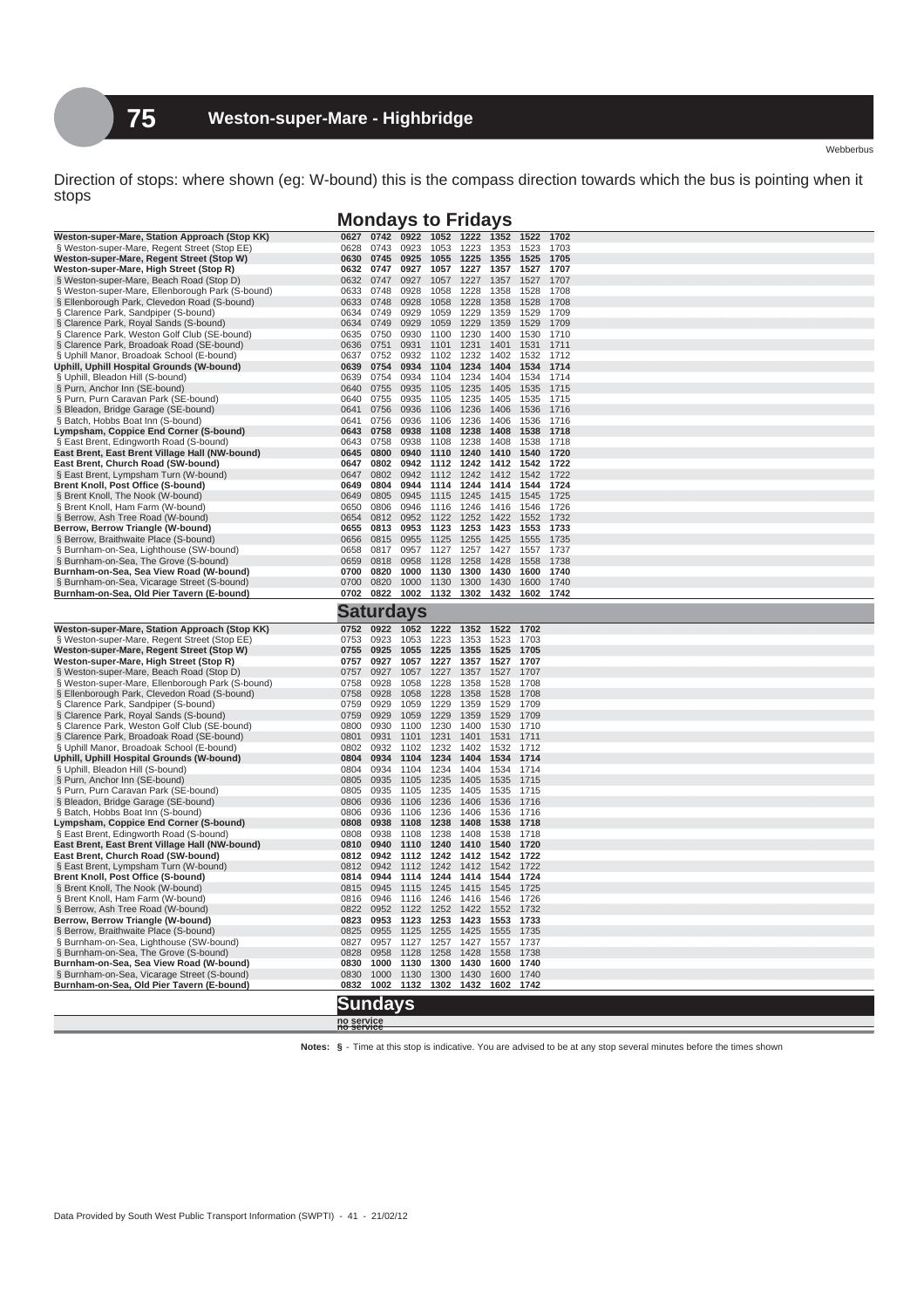Webberbus

**NOTE: SMS codes are different in each direction. Make sure you choose the right direction from these lists.**

| <b>SMS Code</b> | Stop Name                                            | <b>Street</b>           | <b>ATCO Code</b> |
|-----------------|------------------------------------------------------|-------------------------|------------------|
| sotamtgd        | Burnham-on-Sea, Old Pier Tavern (W-bound)            |                         | 3600SOC31361     |
| sotamtdt        | Burnham-on-Sea, Regent Street (N-bound)              | Esplanade               | 3600SOC31363     |
| sotamtdw        | Burnham-on-Sea, Sea View Road (N-bound)              | Esplanade               | 3600SOC31365     |
| sotamtjw        | Burnham-on-Sea, The Grove (N-bound)                  | Berrow Road             | 3600SOC31464     |
| sotamtgj        | Burnham-on-Sea, Lighthouse (N-bound)                 | <b>Berrow Road</b>      | 3600SOC31466     |
| sotamtjd        | Berrow, Post Office (N-bound)                        | <b>Berrow Road</b>      | 3600SOC31468     |
| sotampwg        | Berrow, opp Berrow Road                              | <b>Berrow Road</b>      | 3600SOC31471     |
| sotampjm        | Berrow, Berrow Triangle (W-bound)                    | <b>Brent Road</b>       | 3600SOC31561     |
| sotamtdg        | Berrow, Ash Tree Road (E-bound)                      | <b>Brent Road</b>       | 3600SOC31559     |
| sotapgpt        | Brent Knoll, Ham Farm (E-bound)                      | Ham Road                | 3600SOC31556     |
| sotapitd        | Brent Knoll, The Nook (E-bound)                      | <b>Station Road</b>     | 3600SOC31563     |
| sotapmgd        | Brent Knoll, Post Office (N-bound)                   | <b>Burton Row</b>       | 3600SOC31553     |
| sotapwat        | East Brent, Lympsham Turn (E-bound)                  | <b>Burton Row</b>       | 3600SOC31564     |
| sotatadj        | East Brent, Church Road (NE-bound)                   | Wickham Way             | 3600SOC31567     |
| sotdtgad        | East Brent, East Brent Village Hall (SE-bound)       |                         | 360000011        |
| sotatapw        | East Brent, Edingworth Road (N-bound)                | Weston Road             | 3600SOC31530     |
| sotapwig        | Lympsham, Coppice End Corner (N-bound)               | <b>Bridgwater Road</b>  | 3600SOC31517     |
| sotapwgd        | Lympsham, Hobbs Boat Inn (N-bound)                   | <b>Bridgwater Road</b>  | 3600SOC31519     |
| wsmatwa         | Bleadon, Bridge Garage (NW-bound)                    | <b>Bridgewater Road</b> | 0190NSC31153     |
| wsmapjd         | Purn, Purn Caravan Park (NW-bound)                   | <b>Bridgewater Road</b> | 0190NSC31151     |
| wsmamtm         | Purn, Anchor Inn (NW-bound)                          | <b>Bridgwater Road</b>  | 0190SOC31526     |
| wsmajwa         | Uphill, Bleadon Hill (N-bound)                       | <b>Bridgwater Road</b>  | 0190NSC31148     |
| wsmjmpa         | Uphill, Uphill Hospital Grounds (W-bound)            | <b>Grange Road</b>      | 0190NSC16182     |
| wsmagam         | Uphill Manor, Broadoak Road (NW-bound)               | Uphill Road North       | 0190NSC30295     |
| wsmadpt         | Clarence Park, Weston Golf Club (NW-bound)           | <b>Charlton Road</b>    | 0190NSC30294     |
| wsmadmw         | Clarence Park, Royal Sands (N-bound)                 | Beach Road              | 0190NSC30034     |
| wsmadta         | Clarence Park, Sandpiper (N-bound)                   | Beach Road              | 0190NSC30035     |
| wsmadwt         | Ellenborough Park, Clevedon Road (N-bound)           | Beach Road              | 0190NSC30036     |
| wsmagap         | Weston-super-Mare, Ellenborough Park North (N-bound) | <b>Beach Road</b>       | 0190NSC30037     |
| wsmagaw         | Weston-super-Mare, Beach Road (Stop GG)              | Beach Road              | 0190NSC30038     |
| wsmadwj         | Weston-super-Mare, Marine Parade (Stop MM)           | Marine Parade           | 0190NSC30039     |
| wsmadwd         | Weston-super-Mare, Grand Pier (Stop P)               | Marine Parade           | 0190NSC30041     |
| wsmadpj         | Weston-super-Mare, Winter Gardens (Stop K)           |                         | 0190NSC30042     |
| wsmjmtd         | Weston-super-Mare, Weston College (Stop SS)          | Knightstone Road        | 0190NSC16196     |
| wsmagmt         | Weston-super-Mare, Waterloo Street (Stop H)          |                         | 0190NSC30284     |
| wsmajaw         | Grove Park, Boulevard (Stop F)                       |                         | 0190NSC30282     |
| wsmajgd         | Weston-super-Mare, Alfred Street (Stop E)            | <b>Alfred Street</b>    | 0190NSC30408     |
| wsmajdw         | Weston-super-Mare, Alfred Street (Stop RR)           | <b>Alfred Street</b>    | 0190NSC30407     |
| wsmajap         | Weston-super-Mare, Regent Street (Stop EE)           | <b>Regent Street</b>    | 0190NSC30142     |
| wsmagtp         | Weston-super-Mare, Regent Street (Stop W)            | <b>Regent Street</b>    | 0190NSY28586     |
| wsmagjt         | Weston-super-Mare, High Street (Stop R)              | <b>High Street</b>      | 0190NSC30009     |
| wsmagtg         | Weston-super-Mare, Oxford Street (Stop U)            | <b>Oxford Street</b>    | 0190NSC30005     |
| wsmajdm         | Weston-super-Mare, Station Road (Stop C)             | <b>Station Road</b>     | 0190NSC30015     |
| wsmajmp         | Weston-super-Mare, Station Approach (Stop KK)        | <b>Station Approach</b> | 0190NSC30024     |